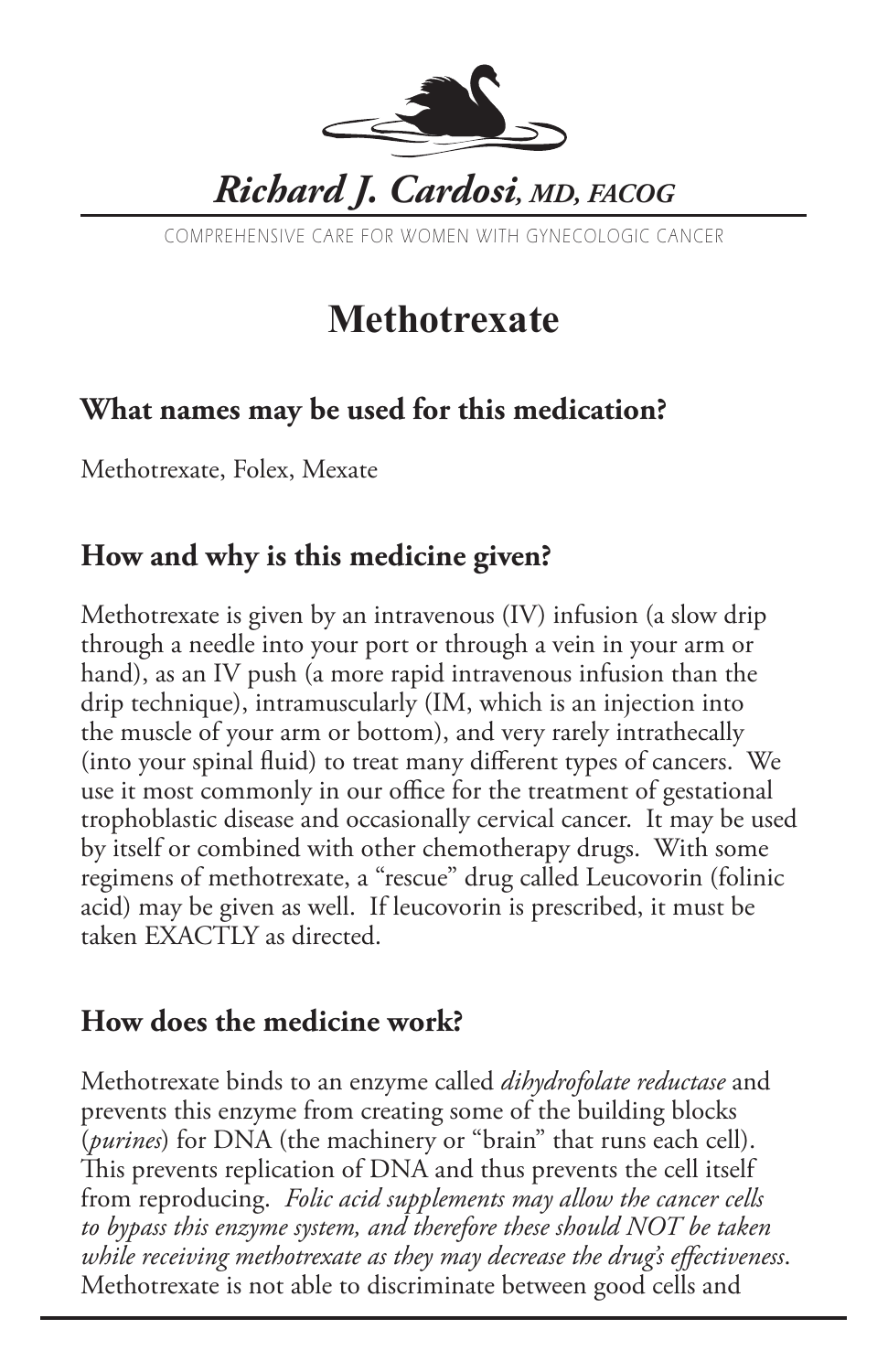cancer cells, so it can affect many parts of your body besides the cancer. Since non-cancer cells are better than the cancer cells at repairing the damage caused by methotrexate, the cancer cells die and your normal cells repair the damage so they can resume their normal function. The side effects you experience from methotrexate are a result of this damage to your healthy cells before they have a chance to repair themselves.

Methotrexate is activated to its active form in the liver and is later cleared from your body through the kidneys. The kidney's filtering process prevents the drug from staying in your body too long and causing excessive damage to the normal cells. It is therefore important that you keep yourself well hydrated (8-10 glasses of water per day) in efforts to keep the kidneys working at their best. We will monitor both your kidney and liver function through blood tests performed prior to each treatment cycle. We will also review your list of medications that you take for other medical problems (diabetes, blood pressure, etc.) at each visit to be sure that none of these other medicines are interfering with clearing the methotrexate from your body.

## **How often is this medicine given?**

Methotrexate may be given daily for 5 days every other week, weekly, bi-weekly, or by various other administration schedules. The precise timing of treatment and the total number of treatments recommended will vary based on your clinical circumstances. An initial plan will be outlined for you by your doctor at the initiation of therapy. The infusions are typically given in the infusion center at the Center for Cancer Care and Research (white building located across the parking lot from our office), but occasionally a hospital stay may be required. Prior to each treatment, you will be seen in the office for an exam, and blood tests will be reviewed to be sure it is safe to administer your next treatment. It is, of course, very important to keep all of your appointments for chemotherapy and lab testing.

#### **What side effects does this medicine cause?**

There are many possible side effects of all chemotherapy drugs, so the following is only inclusive of the most common or serious possibilities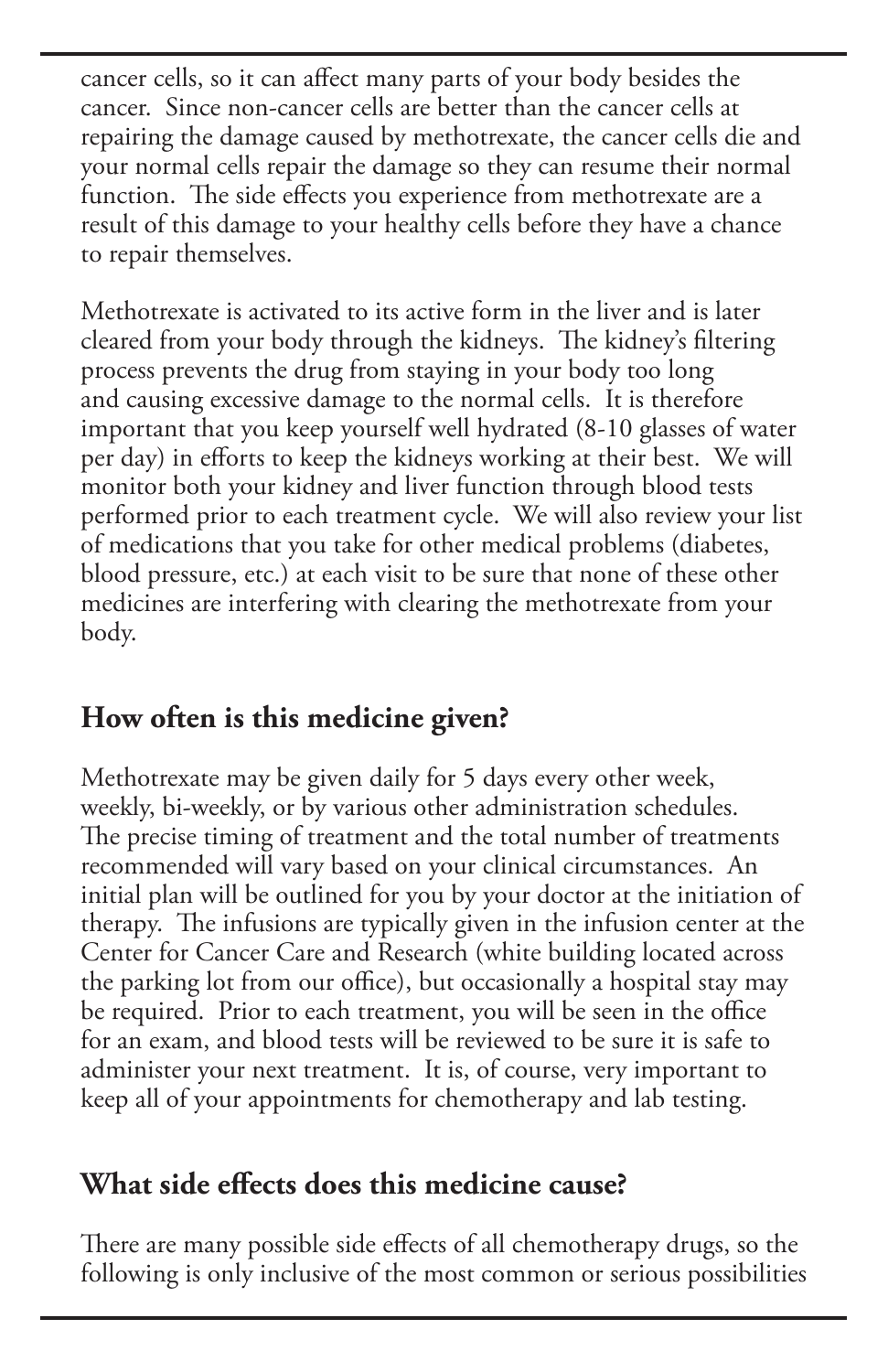from methotrexate. You will be asked to complete a symptom form at each visit in order for us to accurately assess the side effects that you may be experiencing. This form helps your doctor be sure that no adverse effects of treatment are overlooked, and it serves to help you recall which symptoms you may have experienced since your last treatment.

- ◆ Hair loss is uncommon with methotrexate, but some patients do experience more hair loss than others. If hair loss occurs, hair growth should return upon completion of treatment.
- v Nausea and vomiting are not unusual but are less common today than in the past because of much improved anti-nausea medications. You will be given prescriptions for medications to prevent nausea, and it is important that you take them as directed in order for them to be most effective. If you have questions, do not hesitate to call the office.
- v Bone marrow suppression is when the bone marrow cannot make enough red cells, white cells, or platelets to keep up with demand, and this is a side effect of most chemotherapy medications, including methotrexate. All of your blood counts will be monitored regularly throughout treatment.
	- *Anemia* is the result of not enough red blood cells and may cause fatigue, chest pain, shortness of breath, or dizziness.
	- *Neutropenia* results when your white blood cell count goes too low, and this will put you at an increased risk for infection. It is very important that you avoid sick friends and family; be diligent about hand-washing as well. This does not mean that you cannot be out in public, and in fact you can continue to participate in normal activities such as going to church or a movie, etc. If you think you may have an infection or have a fever of 100.5°F or more, call the office immediately.
	- *Thrombocytopenia* is the term for too low of a platelet count. This can lead to excessive bruising or bleeding with only minor injury such as brushing your teeth or blowing your nose.
- ◆ *Mucositis* is sores/ulcers in the mouth that can cause pain and difficulty eating or swallowing. This may occur with methotrexate. This can be minimized with good oral hygiene and a warm saltwater solution gargled after each meal. Prescription medication is also available if these steps are ineffective at resolving your symptoms.